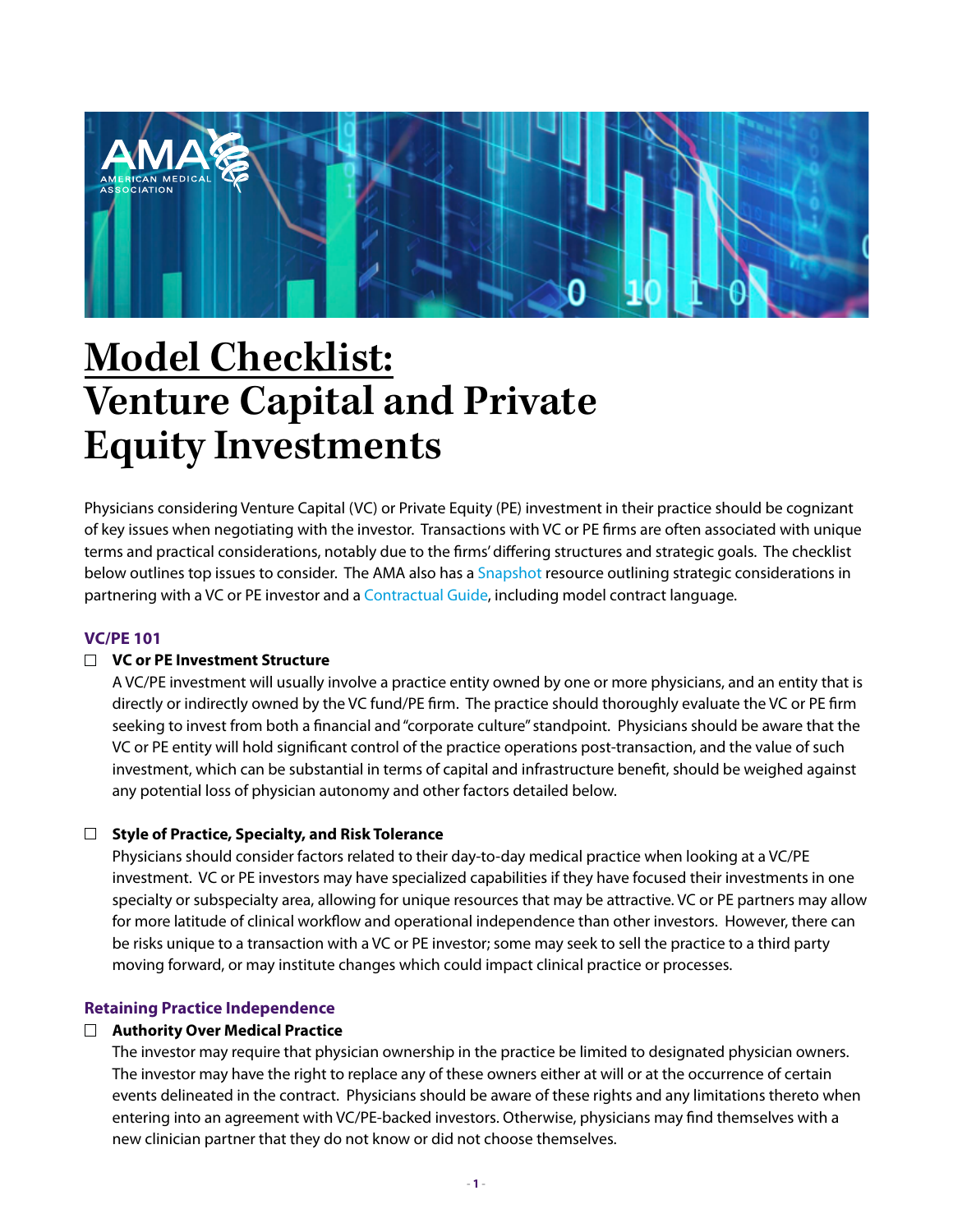## **Required Debt Funding**

The investor may also require the practice to take on debt to fund the management fee and infrastructure investments. This debt may exceed the fees produced by the practice such that it must carry forward the balance and earn interest under a "Deficit Funding Loan Agreement." In the event of a future termination or unwinding of the investor arrangement, the practice may remain responsible for the repayment of any such debt. The AMA has a [snapshot](https://www.ama-assn.org/system/files/2019-03/unwinding-existing-arrangements-snapshot_0.pdf), [model checklist](https://www.ama-assn.org/system/files/2019-03/unwinding-existing-arrangements-checklist_0.pdf) and [contractual guide](https://www.ama-assn.org/system/files/2019-03/unwinding-existing-arrangements-how-to_0.pdf) on Unwinding Existing Arrangements.

### **Compensation Modifications**

### **Terms of Sale**

In many cases, the privately-backed investor will require the physician owners to sell their ownership interests and become employees of the practice. Physicians should evaluate the terms of the purchase, including the purchase price, employment compensation, and the duties of the investor entity. When initially negotiating the terms of an investment or sale, physicians should bear in mind that while Letters of Intent ("LOIs") are not usually formally binding, engaging an attorney to evaluate and negotiate such terms is advisable, as terms laid out in LOIs are often difficult to walk back from in later stages of negotiation.

### **Purchase Price and Physician Compensation**

Private investment is usually associated with an attractive up-front purchase price based on a multiple of the practice's earnings. However, investors may also change the terms of future physician compensation, depending on how the transaction is structured. For example, physician compensation may move to a "draw" structure based on expected productivity. After receiving a one-time lump sum payment for the practice, some physicians may earn less over the long term than if current earnings were to remain stable; however productive physicians may still receive bonuses and other added compensation.

#### **Infrastructure Investment**

#### **Management Services**

The purchase agreement often obligates the investor to invest in the practice's infrastructure in the form of management and administrative services such as human resources, revenue cycle, facility and equipment management, IT, payer contracting and strategic planning. While these investments can present a significant upside for practice operations, whole scale changes to electronic health record (EHR), revenue cycle management, and other practice infrastructure should be agreed to and planned for in advance of the deal.

## **Capital Investments**

Capital investments can present opportunities to improve office infrastructure, patient experience and/or clinical workflow. Practices should evaluate factors such as costs that the practice may be required to bear for such improvements, physician input in the delegation and use of such capital and improvements, and whether they will be able to share in the savings or increased revenue resulting from such improvements..

#### **Standardization Techniques and Economies of Scale**

An investor who has invested in several physician practices will likely seek to standardize and use economies of scale to manage the practices in an efficient and profitable manner. Physicians should have a clear understanding of the scope of potential changes related to becoming a part of a larger network of practices, and whether they are comfortable with the impact of such changes on their practice.